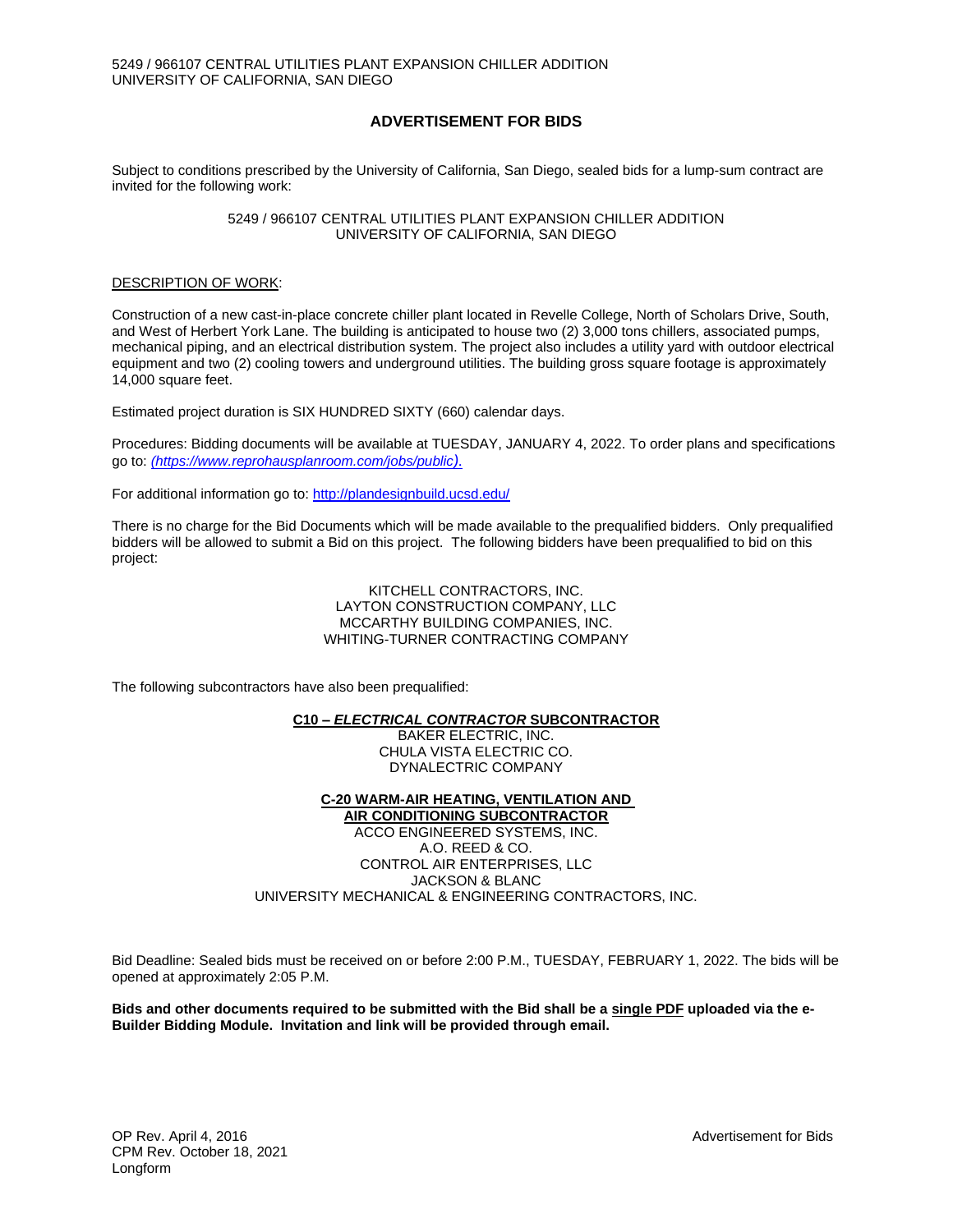#### 5249 / 966107 CENTRAL UTILITIES PLANT EXPANSION CHILLER ADDITION UNIVERSITY OF CALIFORNIA, SAN DIEGO

# **MANDATORY PRE-BID CONFERENCE**

A **MANDATORY** Pre-Bid Conference/Job Walk will be conducted on **FRIDAY, JANUARY 7, 2022**, beginning promptly at **9:00 A.M. Only bidders who participate in the Pre-Bid Conference/Job Walk in its entirety will be allowed to bid on the Project as prime contractors.** 

Participants shall meet at Revelle Provost office. See map below for job walk location. For directions to the Pre-Bid Conference/Job Walk contact Nicole Cheng, Program Manager at (858) 822-1874. UC San Diego maps can be found a[t http://maps.ucsd.edu.](http://maps.ucsd.edu/) Attendees should plan to arrive in ample time to secure parking prior to the scheduled meeting time.



weet here Provost Building Imagery @2021 Maxar Technologies, U.S. Geological Survey, USDA Farm Service Agency, Map data @2021 100 ft 1

Bid Security in the amount of ten percent (10%) of the Lump Sum Base Bid, excluding alternates, shall accompany each Bid. The Surety issuing the Bid Bond shall be, on the Bid Deadline, listed in the latest published State of California, Department of Insurance, list of *Insurers Admitted to Transact Surety Insurance in This State*.

The successful Bidder will be required to have the following California current and active contractor's license at the time of submission of the Bid: **B- GENERAL BUILDING CONTRACTOR**

UC San Diego encourages the participation of Small, Disadvantaged, Minority-owned, Women-owned and Service/Disabled Veteran-owned Business Enterprises (S/D/M/W/DVBE's) and is committed to promote a diverse pool of firms for our building programs.

Every effort will be made to ensure that all persons have equal access to contracts and other business opportunities with the University within the limits imposed by law or University policy. Each Bidder may be required to show evidence of its equal employment opportunity policy. The successful Bidder and its subcontractors will be required to follow the nondiscrimination requirements set forth in the Bidding Documents and to pay prevailing wage at the location of the work.

The work described in the contract is a public work subject to section 1771 of the California Labor Code.

No contractor or subcontractor, regardless of tier, may be listed on a Bid for, or engage in the performance of, any portion of this project, unless registered with the Department of Industrial Relations pursuant to Labor Code section 1725.5 and 1771.1.

OP Rev. April 4, 2016 Advertisement for Bids and Advertisement for Bids Advertisement for Bids Advertisement for Bids CPM Rev. October 18, 2021 Longform